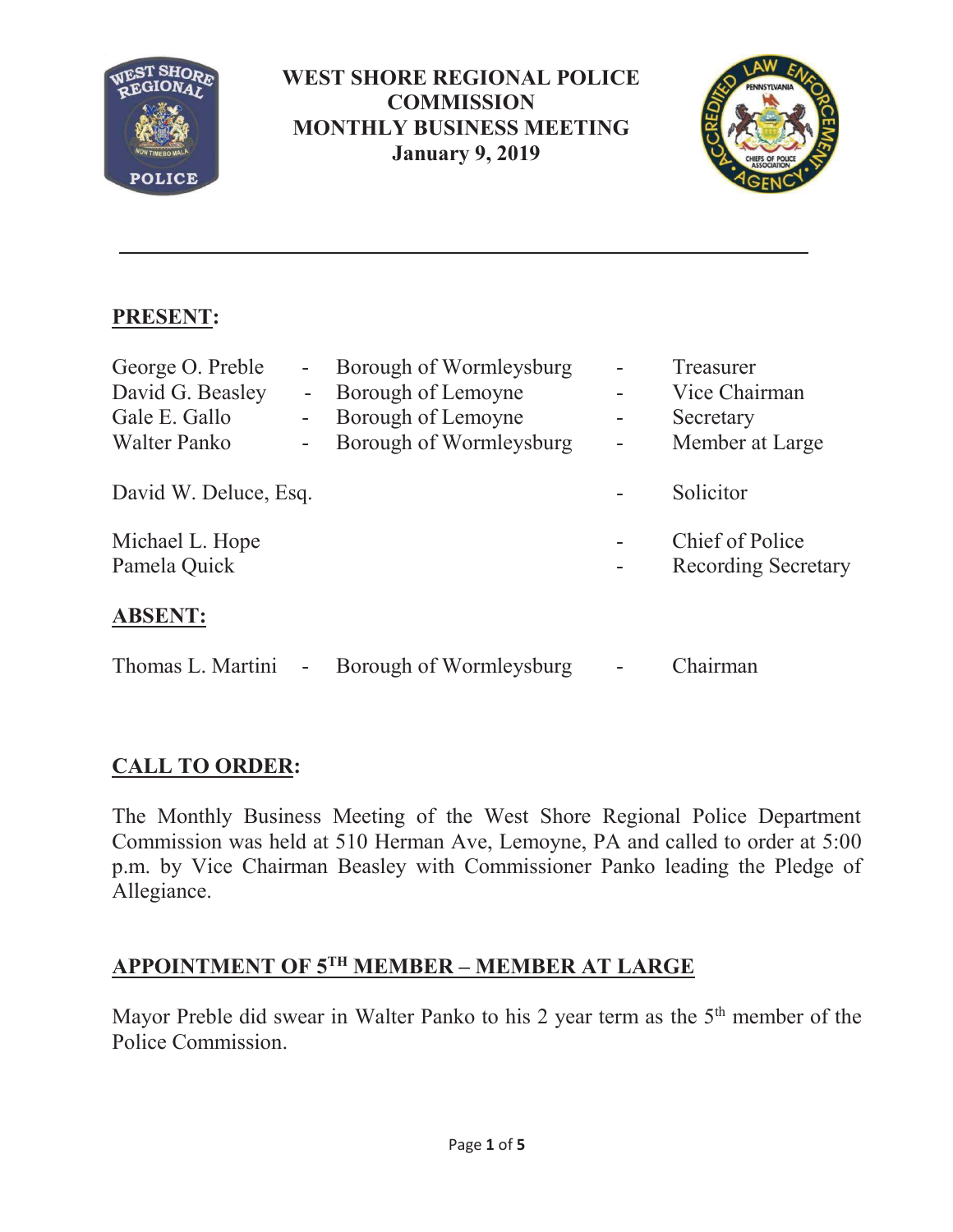## **APPROVAL OF MINUTES**:

### **Motion:**

Commissioner Gallo made a motion to approve the Minutes of the December 5, 2018 Monthly Business Meeting that were previously distributed, seconded by Commissioner Preble. The motion passed unanimously.

### **CHAIRMAN'S ANNOUNCEMENTS**:

There were no Chairman announcements.

#### **CITIZENS/VISITORS:**

Officers Conroy, Stolley and Mauchamer were present. Lieutenant Friel was present. New Officers Nikki Sheaffer and Grant Cox were present along with several friends and family. Lemoyne Borough Manger Cindy Foster was present. Lemoyne citizens Bob Huggler and Thomas and Laurie Zimmerman were present.

### **TREASURER'S REPORT:**

Commissioner Preble reported balances of \$146,534.69 in the checking account, \$129,755.62 in the Capital Reserve Fund, \$7,278.62 in the donation checking account and \$20,1302.38 in the K9 donation account as of December 31, 2018. Commissioner Preble also reported a balance of \$151.839.87 in the Centric Capital Reserve Fund as of December 31, 2018.

### **Motion:**

Commissioner Preble made a motion to approve the December 2018 Treasurer's Report and to submit it for audit, seconded by Commissioner Gallo. The motion passed unanimously.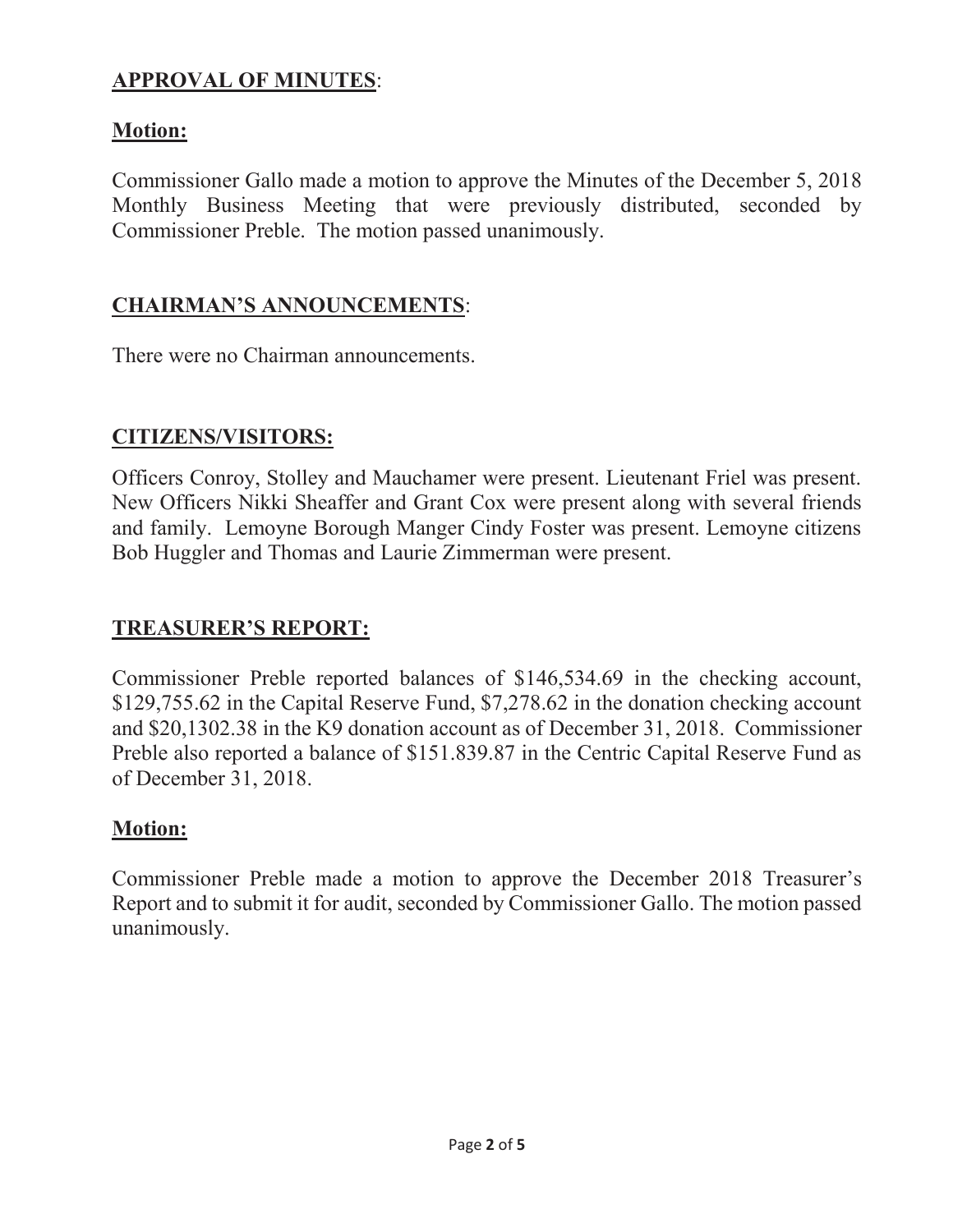## **APPROVAL OF BILLS:**

| Description                         | Fund                            | Amount      |
|-------------------------------------|---------------------------------|-------------|
| 22017-22057<br><b>Draft Numbers</b> | General Fund (Accounts Payable) | \$79,279.49 |
| 12 Payroll Transactions             | General Fund (12/14/2018)       | \$38,396.27 |
| 12 Payroll Transactions             | General Fund (12/28/2018)       | \$37,418.07 |
| 2 Payroll Transactions              | General Fund (12/31/2018)       | \$8,905.87  |
| 15 Transactions                     | <b>PLGIT Credit Card</b>        | \$3,093.54  |
| 1 Transaction                       | <b>MERP</b>                     | \$547.06    |

#### **Motion:**

Commissioner Preble made a motion to approve the December Bills and Payroll Transactions totaling \$171,468.19 seconded by Commissioner Panko. The motion passed unanimously.

### **ITEMS TO DISCUSS:**

Changing Grant Cox hiring date

### **Motion:**

Commissioner Gallo made a motion to approve hiring Grant Cox effective today, January 9<sup>th</sup>, instead of January 21<sup>st</sup>, seconded by Commissioner Panko. Motion passed unanimously.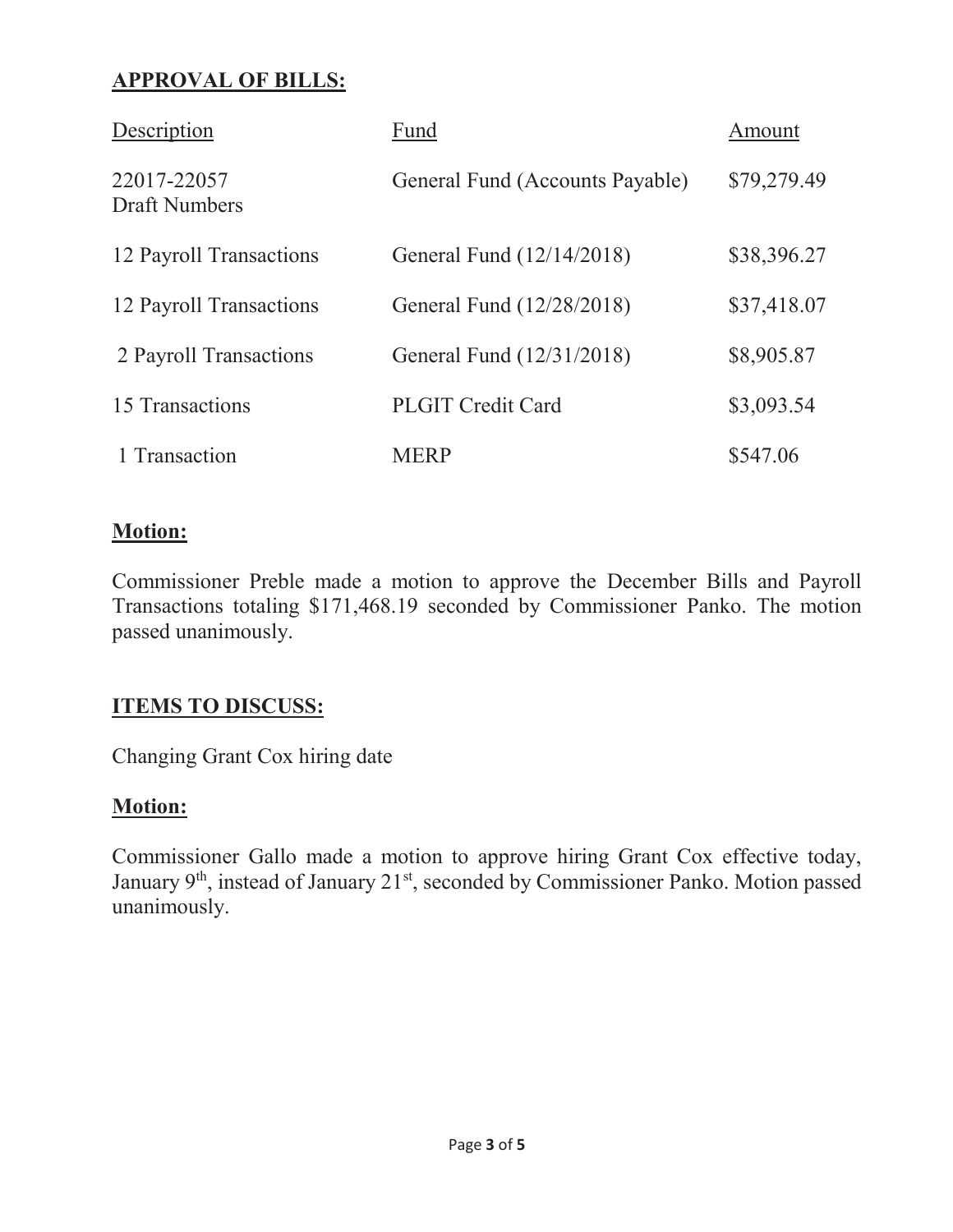### **CHIEF HOPE'S REPORT:**

Chief Hope submitted the following reports to the Commission:

December 2018 Calls for Service

December 2018 Traffic, Criminal, and Ordinance Arrests

December 2018 Statement of Revenues and Expenditures Compared to Budget Report

2018 Annual Report

Chief Hope also reported that he would like to move ahead on the station and parking area camera upgrade project. He stated that the cost came in several thousand dollars cheaper than the \$18,000.00 which was budgeted. He also stated he would like to order the new AED units in the next day or two at a final cost of \$7,545.00 which was also budgeted for. Commissioner Gallo asked the Chief to hold off on purchasing the new AEDs for a week or two so that she could look in to some possible options for the purchasing of such.

Officer Conroy reported for December that he and K9 Max had 4 K9 assist calls outside of the jurisdiction and two K9 assist calls inside the jurisdiction. The five calls were for drug searches and one was for tracking. Officer Conroy and K9 Max also had 1 PR event.

#### **OLD BUSINESS:**

No old business.

#### **NEW BUSINESS:**

Mayor Preble administered the Oath of Office for new Officer Nikki E. Sheaffer Mayor Beasley administered the Oath of Office for new Officer Grant T. Cox

#### **ADJOURNMENT:**

The meeting was adjourned at 5:25 p.m.